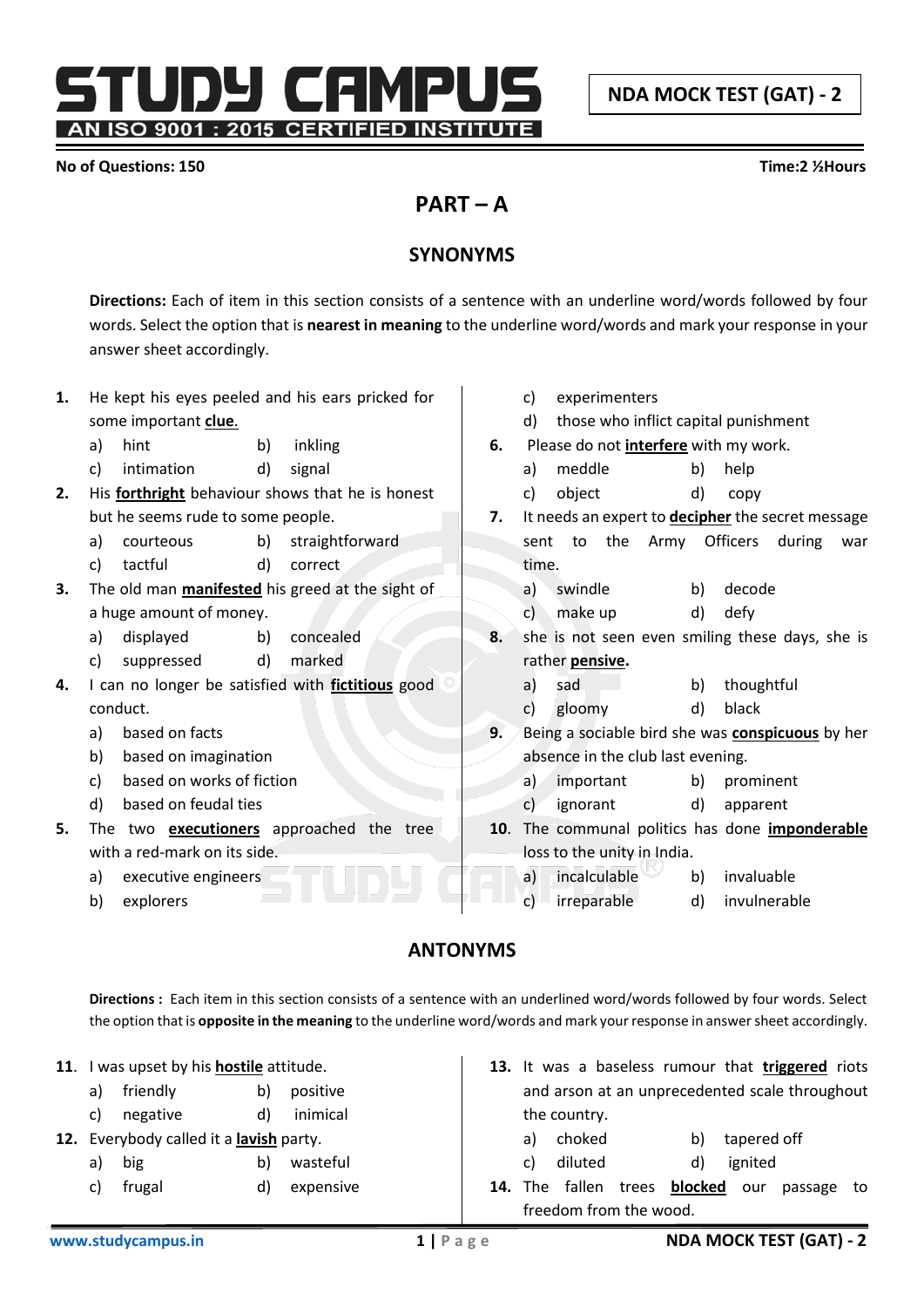- a) facilitated b) started
- c) checked d) promoted
- **15.** Kapil's bowling yesterday proved very **costly**.
	- a) economical b) frugal
	- c) thrifty d) expensive
- **16.** I am still **dubious** about that plan.
	- a) certain b) doubtful
	- c) docile d) faithful
- **17.** He will never **turn down** your request.
	- a) turn up b) turn over
- c) reject d) accept
- **18.** They approached the stranger **warily.**
	- a) suspiciously b) cautiously
	- c) carefully d) carelessly
- **19.** She was **Overstrung** before the performance.
	- a) excited b) calm
		- c) enthusiastic d) cheerful
- **20.** There are no permanent **adversaries** in politics.
	- a) associates b) allies
	- c) collaborators d) partners

## **SPOTTING ERRORS**

**Direction :** each item in this section has a sentence has three underline parts labelled (a) , (b) and (c). Read each sentence to find out whether there is any error in any part and indicate your response in the Answer sheet against the corresponding letter. i.e. (a) or (b) or (c) If you find no error, your response should be indicate as (d)

**21. One of the questions (a)/ he asked me was (b)/ "Who did you travel with (c) ?" /No error (d)** a) One of the questions b) he asked me was c) "Who did you travel with d) No error **22. I know (a)/a doctor (b)/you are referring to (c)/No error (d)** a) I know b) a doctor c) you are referring to d) No error **23. The introduction of job-oriented courses (a)/in the self-financing colleges (b)/ attract many students (c)/ No error (d)** a) The introduction of job-oriented courses b) in the self-financing colleges c) attract many students d) No error **24. It is better (a)/to keep one s head in the face of danger than(b)/losing one s courage (c) /No error (d)** a) It is better b) to keep one s head in the face of danger than c) losing one s courage d) No error **25. The short story (a)/should not exceed (b)/more than two hundred words (c)/No error (d)** a) The short story b) should not exceed c) more than two hundred words d) No error

### **COMPREHENSION**

**DIRECTIONS :** In this section you have few short passage . After each passage you will find item based on the passage. First, read a passage and answer the item based on it. You are required to select answer based on the contents of the passage and opinion of the author only.

Child psychology is certainly not a strong point with most Indian schools why else would they inflict a double trauma on a student forming badly in the pre-boards by banning her from taking the board exams. Often with fatal results as evidenced by reports of student suicides in the rural-up to the boards. Now the Central Board of Second

pursuits distorted to prize acquisition capitalist fascist communist enfoldment Compassion integrity secondary Education (CBSE) has stepped in and put the brakes on this discriminatory practice ruling that no student can be barred from the Boards without prior clearance from the CBSE. This is good news for parents and students many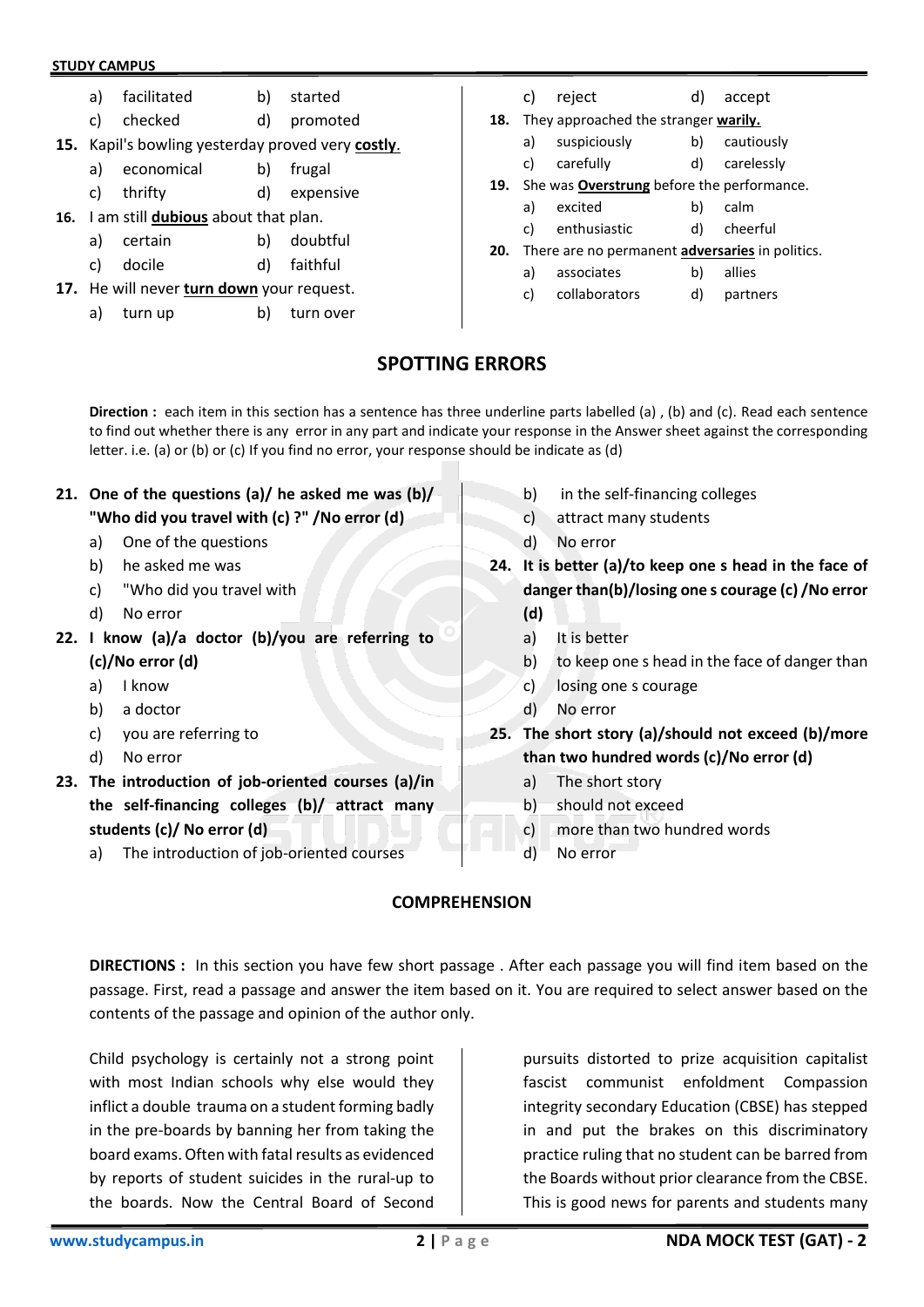of whom have had to live with the threat of performance-linked department. While the school s logic is that in order to attract talented students, they need to maintain their performance records at high levels. Chances are that a student faring poorly at the pre-boards will replicate this at the boards is faulty. Chances are that the student will be spurred to work doubly hard. On the other hand, the threat of debarment will almost certainly impact adversely on his/her performance. Of course, linking pre-boards to the boards is only one of the problems with our school system.

- **26. Which is the good news for parents according to the passage?**
	- a) School will take the responsibility of preparing students for the board.
	- b) School will provide study facilities to the poor student.
	- c) Schools will enforce discipline to ensure higher attendance of students.
	- d) No students can be barred from the Boards without prior clearance from the CBSE.

#### **27. What is the ruling of the CBSE ?**

- a) Students must pass the pre-board exam before appearing for the Board exam.
- b) Schools should follow the practice of performance linked debarment.
- c) Schools should maintain the performance record of students at high level.
- d) Schools must motivate students to work hard.
- **28. What is the faulty assumption of schools according to the passage?**
	- a) Students who do not do well at pre-boards will be motivated to work hard.
	- b) Pre-boards are generally easy and therefore students take them lightly
	- c) Students who fare poorly at the pre-board will fail at the boards.
	- d) Learning by note is a better method of learning.
- **29. Which of the following according to the passage is the problem with our school system ?**
	- a) Providing study facilities to the students.
	- b) Linking pre-board performance of students to the boards.
- c) Teacher s lack of knowledge of child psychology.
- d) Attracting talented students
- **30. According to the passage parents had to live with the threat of**
	- a) falling grades of their wards.
	- b) not getting their wards admitted in the quality schools.
	- c) schools not treating their wards with the attitude of counsellor.
	- d) linking performance of their wards in preboards to the debarment

All of us have enormous capabilities. In many of us however our achievements fail to correlate with our potential because of lack of self-discipline-the effort needed to channel our energy for productive uses. To maximise your effectiveness you must "learn to put your nose to the grindstone work against boredom and learn to take the long hard way in life rather than the short easy way". Here are a few suggestions that focus on "How to do what you want to do." Take risks. It is important to realise that nothing in life is achieved unless you risk something. That s how self-confidence develops. Every chance you take offers you valuable spinoffs in terms of learning. Earn a reward. Sometime back I had to face the rather unenviable task of preparing for two examinations simultaneously. I had to be ruthless in driving myself from one goal to another. Hardnosed attitude saw me sail through the courses. I rewarded myself at the end of it indulging in my favourite pastime and taking a short holiday.

## **31. Why do our achievements fail to correlate with our potential?**

- a) Because of lack of intelligence.
- b) Because of lack of discipline.
- c) Because of lack of external help.
- d) Because of lack of self-discipline.

### **32. How does one s self-confidence develop?**

- a) By taking risks.
- b) By always meeting with success.
- c) By being cautious.
- d) By being garrulous.
- **33. What does every chance in our life teach us?**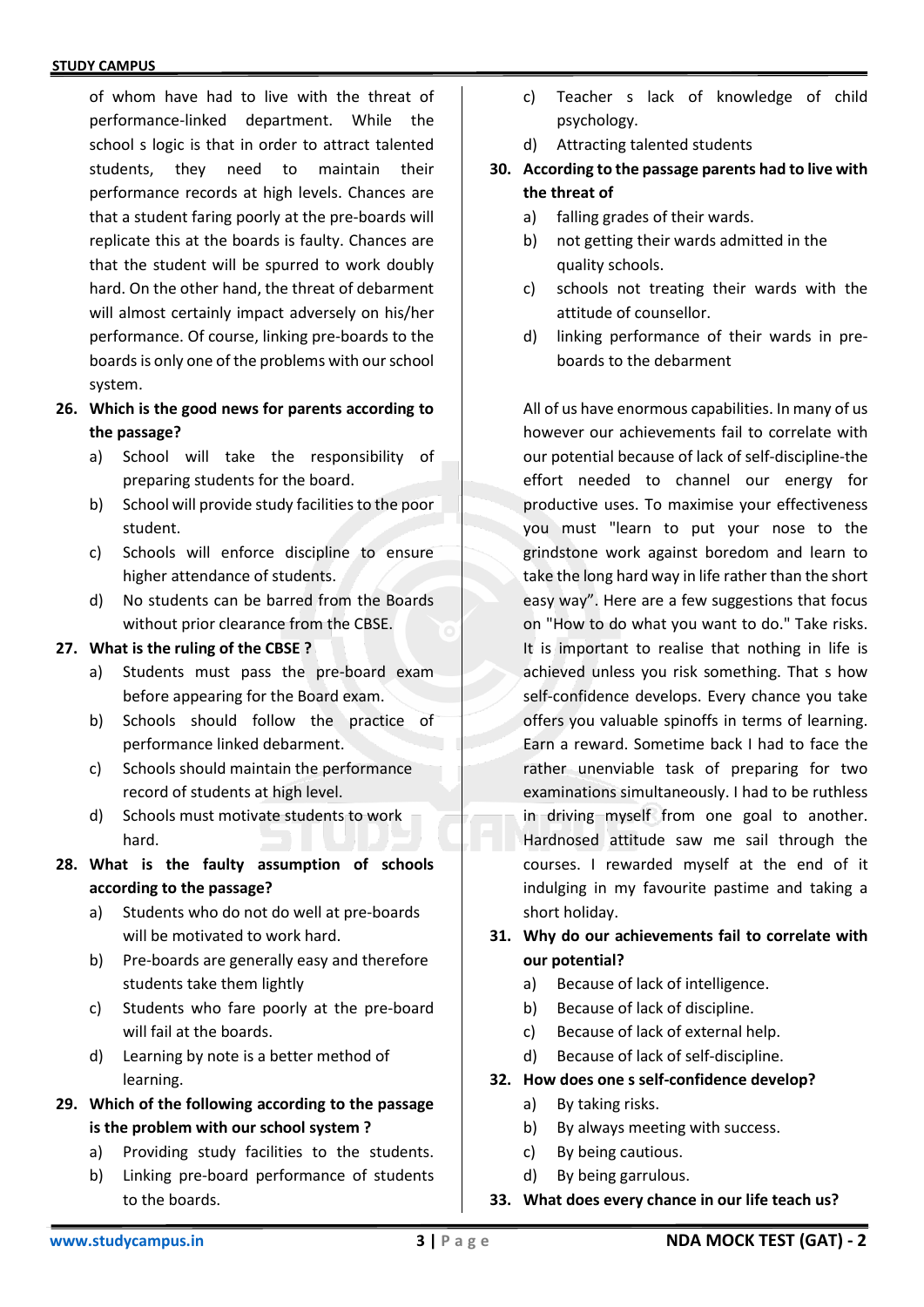- a) It helps us to become philosophical.
- b) It helps us to become idealistic.
- c) It helps us to learn
- d) It shows us our limitation.
- **34. How does the author reward him after his success?**
	- a) By taking a short holiday.
	- b) By doing more work.
	- c) By visiting friends.

d) By thanking God.

### **35. What does the author try to convey?**

- a) One has to be complacent about his present self.
- b) One has to work hard and learn at least from failures.
- c) Only inborn genius brings success in life.
- d) One has to believe in luck.

## **FILL IN THE BLANK**

**Direction :** Each of the following sentences in this section has a blank space and four words or group of words given after the sentences. Select he word or group of words consider most appropriate for the blank space and indicate your response on the Answer sheet accordingly.

|    | 36. Last year our company made a                   |    |                 | <b>of</b> | a)           | suffering              | b) | experiencing                                      |
|----|----------------------------------------------------|----|-----------------|-----------|--------------|------------------------|----|---------------------------------------------------|
|    | several lakhs of rupees                            |    |                 |           | C)           | complaining            | d) | afflicting                                        |
| a) | profit                                             | b) | gain            |           |              |                        |    | 39. A good teacher should ________ responses from |
| C) | rise                                               | d) | raise           |           |              | the students           |    |                                                   |
|    | 37. The food that an average Indian eats have been |    |                 |           | a)           | elicit                 | b) | provoke                                           |
|    | found to be deficient vitamins and                 |    |                 |           | $\mathsf{c}$ | command                | d) | infer                                             |
|    | proteins                                           |    |                 |           |              |                        |    | 40. Had he taken his degree five years ago he     |
| a) | 0f                                                 | b) | from            |           |              | got a promotion by now |    |                                                   |
| C) | with                                               | d) | in              |           | a)           | might                  | b) | would have                                        |
|    | 38. The patient is                                 |    | of stomach ache |           | C)           | will be                | d) | was                                               |

## **IDOM / PHRASE**

**DIRECTIONS :** Given below are some idioms/phrase followed by four alternative meaning to each. Choose the response (a) , (b) ,(c),or (d) which is the most appropriate expression.

### **41. Hobson's choice :**

- a) Feeling of insecurity
- b) Accept or leave the other
- c) Feeling of strength
- d) Excellent choice

### **42. To take the bull by the horns :**

- a) To punish a person severly for his arrogance
- b) To grapple courageously with difficulty that lies in our way
- c) To handle it by fierce attack
- d) To bypass the legal process and take action according to one's own whims

### **43. To cast pearls before a swine :**

a) To spend recklessly

- b) To spend a lot of money on the unkeep of domestic hogs
- c) To waste monkey over trifles
- d) To offer to a person a thing which he cannot appreciate

### **44. To take people by storm :**

- a) To put people in utter surprise
- b) To captivate them unexpectedly
- c) To exploit people's agitation
- d) To bring out something sensational attracting people's attention

### **45. To read between the lines :**

- a) To concentrate
- b) To read carefully
- c) To suspect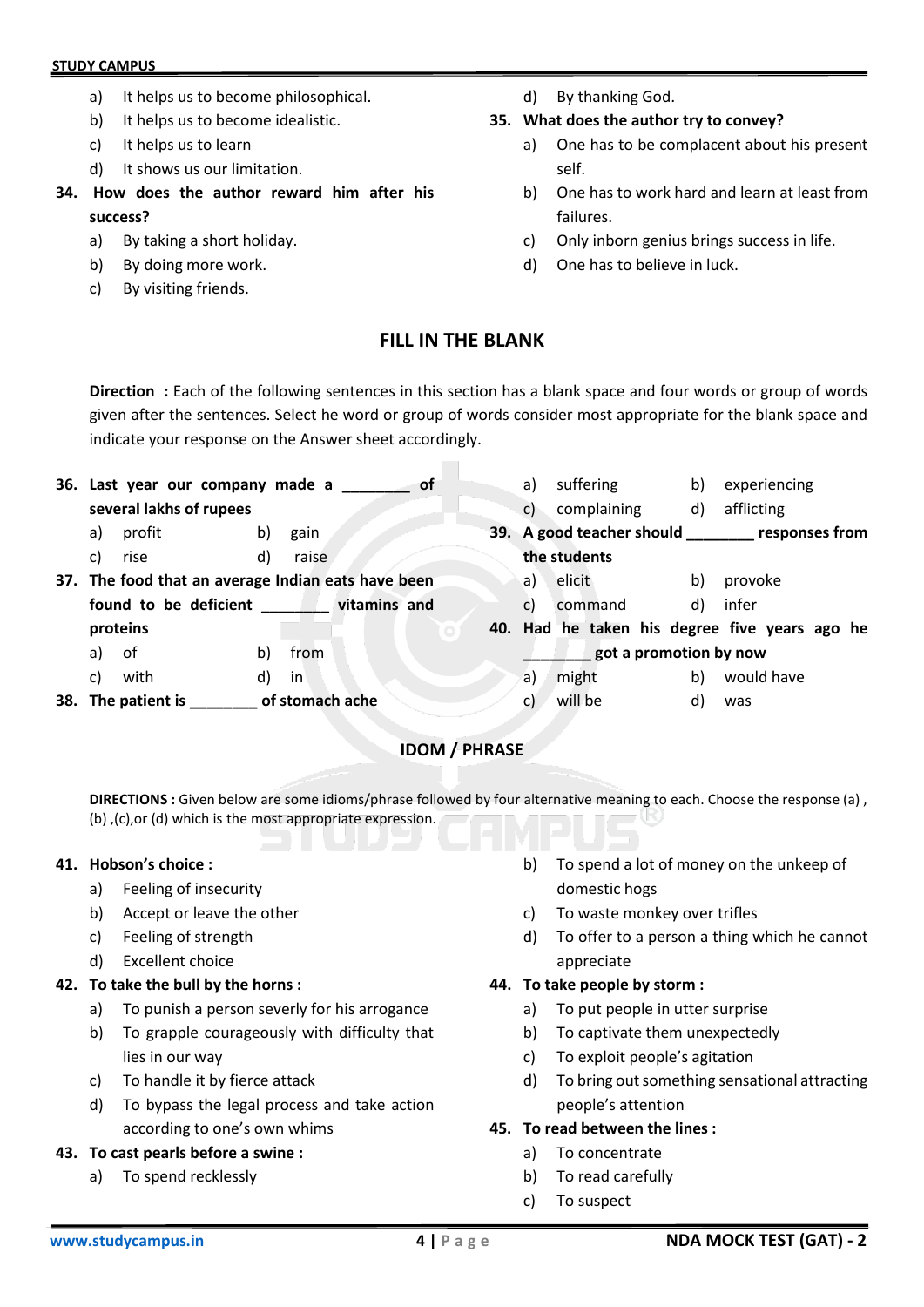d) To grasp the hidden meaning

### **REORDERING STATEMENT:**

**Direction :** In this section each item consists of six sentences of passage. The first and sixth sentence are given in the beginning as S1 and S6. The middle four sentences in each have been jumbled up and labelled P, Q , R and S. you are required to find the proper sequence of the four sentences and mark your response accordingly the answer sheet.

- **46. S1:** Gopal worked as a labourer at the building site.
	- **S6:** He unscrewed the lid and found a valuable collection of old silver in it.
	- **P:** But Gopal made a bid and he got the box.
	- **Q:** There was no key to it and it seemed useless but Gopal took it home.
	- **R:** Once while returning from his work Gopal stopped at an auction sale.
	- **S:** No one seemed to want a rough old box **when it was put up for sale. Which one of the following is the correct sequence?**
	- a) SPRQ b) SRPQ
	- c) RSPQ d) RPQS
- **47. S1:** The ancestors of whales, it is said, lived on land, for they still have slight traces of hindlegs.
	- **S6:** He has flippers on his sides to keep him balanced and layers of fat or oil under the skin which furnish heat and make the huge body light and buoyant.
	- **P:** But ages ago, whales changed their home moving from the land to the sea.
	- **Q:** He is shaped like a submarine boat, with a tail turned into a power paddle.
	- **R:** The whale is suited to live in water.
	- **S:** They are warm-blooded animals and feed their babies as land mammals do.

## **Which one of the following is the correct sequence?**

- a) PRSQ b) SPRQ
- c) RQPS d) QPRS
- **48. S1:** There was a check-post for passing vehicles at a village called Gobindapur, a short distance from where the road to Dhanbad branched off from the Grand Trunk Road.
	- **S6:** He asked me more than once if I was sure that the man had noted the number down.
- **P:** When I came sufficiently near, he moved back and the barrier was lifted.
- **Q:** I slowed down and found a man coming forward with pencil and book in hand.
- **R:** I told uncle that the man had taken down the number of the car, adding that it was a routine practice.
- **S:** As I approached it, I saw the barrier coming down slowly.

**Which one of the following is the correct sequence?** 

- a) RQPS b) QRPS
- c) SQPR d) RSPQ
- **49. S1:** My journey was to last for thirty-six hours.
	- **S6:** In the steel trunk under the seat, there was a bag containing two hundred rupees that did not belong to me.
	- **P:** Every mile of the country through which the train was running, was interesting.
	- **Q:** Yet I was not happy. R : I had the carriage for myself.
	- **S:** The train would stop for breakfast, lunch and dinner.

**Which one of the following is the correct sequence?** 

- a) RSPQ b) SQPR
- c) PQSR d) RPQS
- **50. S1:** The life of early men had advantages and disadvantages.
	- **S6:** On the whole, there was friendship and amity within the tribes.
	- **P:** Then, they had enough physical exercise which made them healthy and active.
	- **Q:** They could roam for months without fear of meeting a stranger.
	- **R:** One of the advantages was that they were not overcrowded.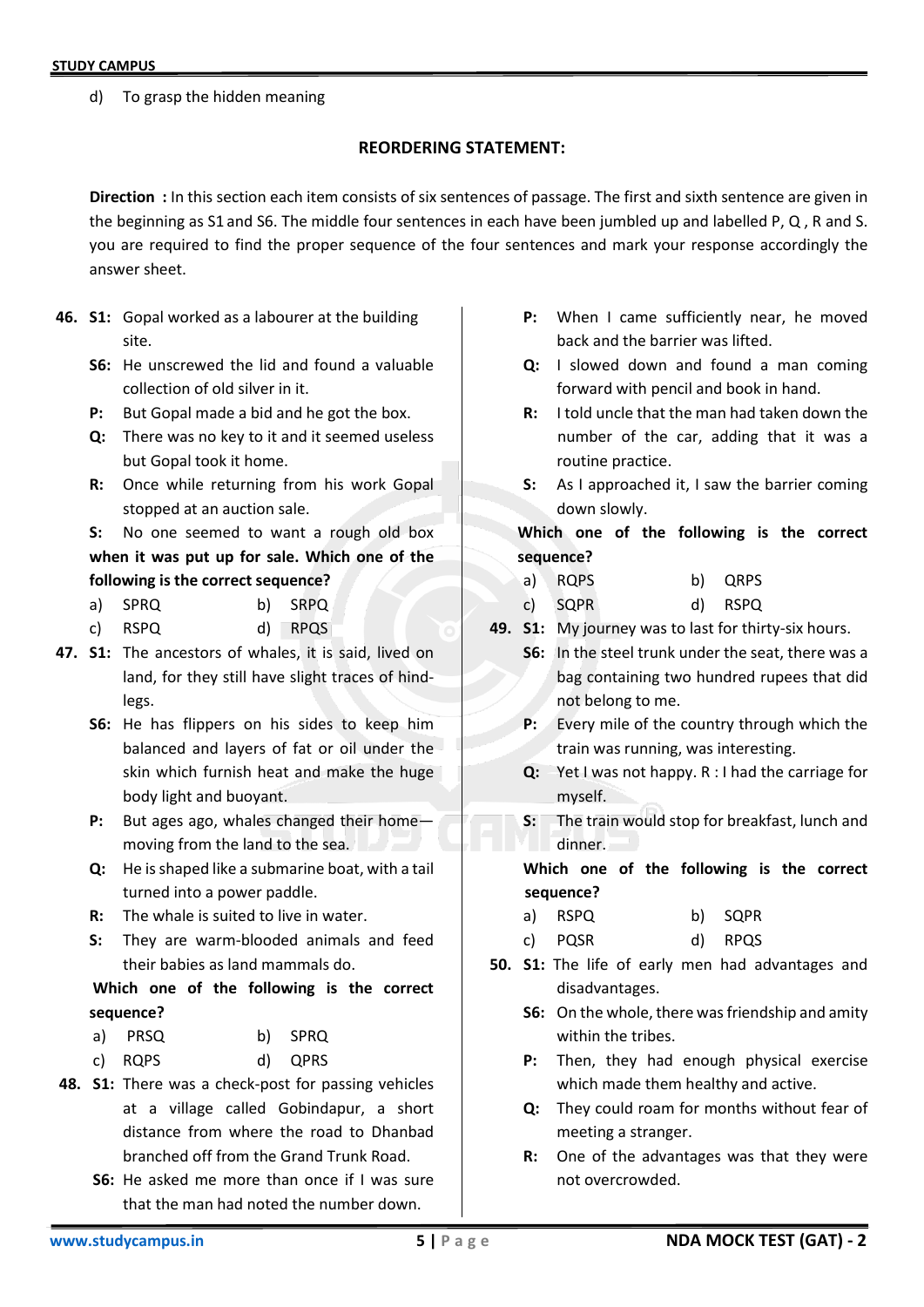**S:** They lived in small tribes where everybody knew everybody else.

**Which one of the following is the correct**

#### **sequence?**

## a) QSRP b) RQPS c) SPRQ d) PRQS

# **PART – B**

- **1. Consider the following statements: An external pressure p0 is applied to the surface of a liquid in a container. Then,**
	- **1.** the pressure on all side-wells increases by p0
	- **2.** the pressure on the bottom wall increases by p0.
	- **3.** The pressure at all points inside the liquid increases by  $p_0$ .

**Which of the statements given above is/are correct?**

- a)  $1, 2$  and  $3$  b)  $1$  and  $2$  only
- c) 1 and 3 only d) 2 and 3 only
- **2. A liquid rises to a certain length in a capillary tube. The tube is inclined to an angle of 45°. The length of the liquid column will**
	- a) increase
	- b) decrease
	- c) remain unchanged
	- d) first decrease and then increase
- **3.** A mass m1 is moving on a plane surface along a straight path under the action of a force F. Another mass  $m^2$  is added on to m1 and the acceleration drops to 1/5 of the earlier value of the acceleration. Assuming that F remains constant, what is the ratio  $m^1$  :  $m^2$  ?
	- (a) 1/6
	- (b) 1/5
	- (c) ¼
	- (d) 4/5
- **4. A rubber ball dropped from 24 m height loses its kinetic energy by 25%. What is the height to which it rebounds?**

| a) $6m$   | b) $12 m$ |
|-----------|-----------|
| c) $18 m$ | d) $24 m$ |

- **5. A book is kept on the surface of a table. If the gravitational pull of the earth on the book is the force of action, then the force of reaction is exerted by**
	- a) the book on the table
	- b) the book on the earth
	- c) the table on the book
- d) the table on the earth
- **6. When a moving bus suddenly applies brakes, the passengers sitting in it fall in the forward direction. This can be explained by**
	- a) the theory of relativity
	- b) Newton's first law
	- c) Newton's second law
	- d) Newton's third law
- **7. A body attached to a spring balance weighs 10 kg on the Earth. The body attached to the same spring balance is taken to a planet where gravity is half that of the Earth. The balance will read**
	- a) 20 kg b) 10 kg
	- c) 5 kg d) 2.5 kg
- **8. If an object undergoes a uniform circular motion, then its**
	- a) acceleration remains uniform
	- b) velocity changes
	- c) speed changes
	- d) velocity remains uniform
- **9. Why do two ice blocks join to form one block when pressed together?**
	- a) Melting point of ice is lowered with increase in pressure
	- b) Melting point of ice increases with increase in pressure
	- c) Melting point of ice remains unchanged with increase in pressure
	- d) Melting point of ice is 0°C
- **10. In a pressure cooker, cooking is faster because the increases in vapour pressure**
	- a) increases the specific heat
	- b) decreases the specific heat
	- c) decreases the boiling point
	- d) increases the boiling point
- **11. The turntable of a gramophone is rotated at a constant speed of x revolutions/minute. Which one of the following values of the revolutions per minute is not used?**

| c) $45 r.p.m.$ | d) $33$ r.p.m  |
|----------------|----------------|
| a) 78 r.p.m.   | b) $56$ r.p.m. |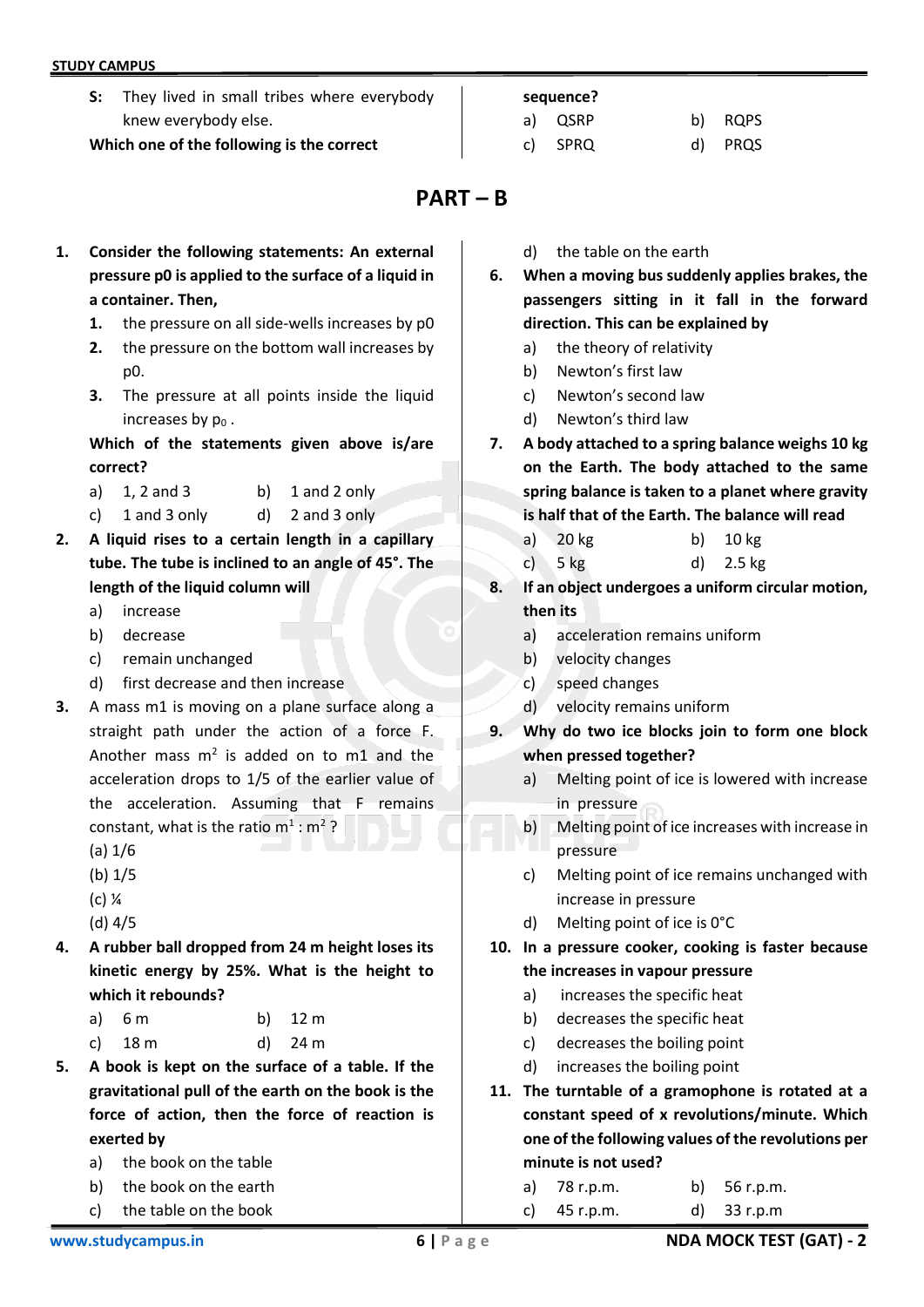#### **12. Microwave oven consumes less power due to**

- a) small frequency of radiation
- b) short wavelength of radiation
- c) large frequency as well as wavelength of radiation
- d) small frequency as well as wavelength of radiation

#### **13. Consider the following statements:**

- **1.** The focal length of the objective of a microscope is less than the focal length of the eyepiece.
- **2.** The minimum distance between an object and its real image formed by a convex lens of focal length f is equal to 4 f.
- a) 1 only b) 2 only
- c) Both 1 and 2 d) Neither 1 nor 2
- **14. The ratio of the focal length of the objective to the focal length of the eyepiece is greater than one for**
	- a) a microscope
	- b) a telescope
	- c) both microscope and telescope
	- d) neither microscope nor telescope
- **15. Which one of the following four glass lenses is a diverging lens?**





- **16. Yellow colour light is used as fog light because yellow colour**
	- a) light is most scattered by fog
	- b) has the longest wavelength among all colours
	- c) has the longest wavelength among all colours except red and orange but the red colour is already used for brake light and stop light whereas orange colour is avoided due to its similarity with red
	- d) has the shortest wavelength among all colours not already reserved for other purpose
- **17. Which one of the following statements is correct? The space surrounding a charge in uniform motion has**
	- a) only an electric field
	- b) only a magnetic field
	- c) both electric and magnetic fields
- d) neither an electric field nor a magnetic field **18. Which one of the following is correct? One unit**
- **of electric power is consumed when**
	- a) 1 A of current flows for 1 sec at 220 V
	- b) 1 A of current flows for 1 sec at 10 V
	- c) 100 A of current flows for 1 sec at 10 V
	- d) 10 A of current flows for 1 hour at 100 V
- **19. Non-conductors, whose polarization is caused by an electric field, are known as**
	- a) Semi-conductors
	- b) Super-conductors
	- c) Dielectrics
	- d) Resistive conductors
- **20. If a heater coil is cut into two equal parts and only one part is used in the heater, the heat generated will be**
	- a) doubled b) four times
	- c) one-fourth d) halved
- **21. A hollow metal ball carrying an electric charge produces no electric field at points**
	- a) outside the sphere
	- b) on its surface
	- c) inside the sphere
	- d) only at the centre
- **22. Two metallic wires A and B are of same material and have equal length. If the cross-sectional area of B is double that of A, then which one among the following is the electrical resistance of B?**
	- a) Twice that of A b) 4 times that of A
	- c)  $1/4$  that of A d)  $1/2$  that of A
- **23. This question consist of two statements, one labelled as the Assertion (A) and the other as 'Reason (R), You are to examine these two statements carefully and select the answers to these items using the codes given below:**

**Assertion(A):** If the filament of a light bulb is not uniform horizontal its life is shortened. **Reason(R):** Resistance of glowing light bulb is less than that of bulb at room temperature.

a) Both A and R are individually true and R is the correct explanation of A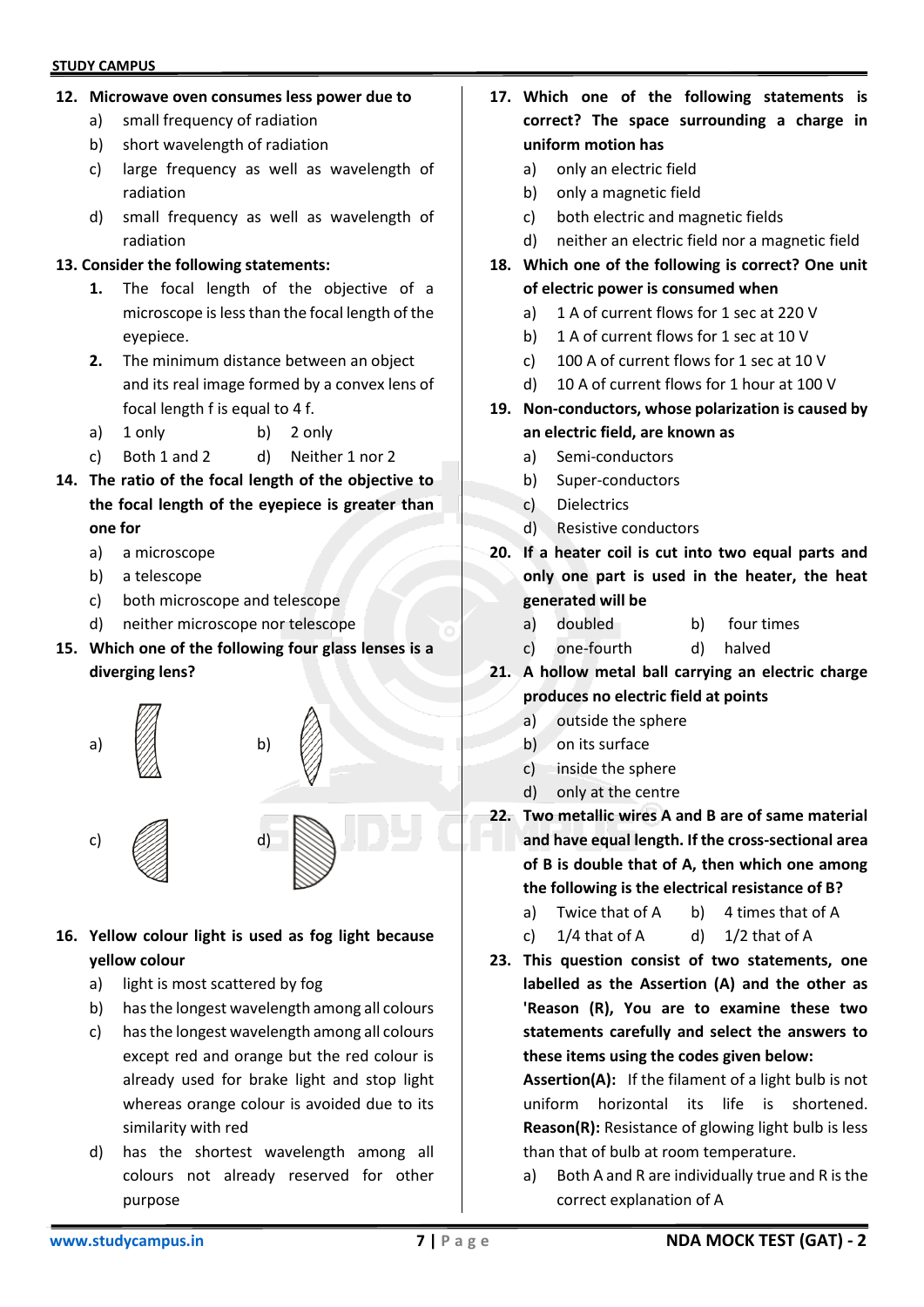- b) Both A and R are individually true but R is NOT the correct explanation of A
- c) A is true but R is false
- d) A is false but R is true
- **24. Which one of the following is the unit of activity of a radioactive source?**
	- a) Lux b) Becquerel
	- c) Tesla d) Siemens
- **25. This question consist of two statements, one labelled as the Assertion (A) and the other as 'Reason (R), You are to examine these two statements carefully and select the answers to these items using the codes given below: Assertion (A):** Radio does not work in a moving train unless aerial is put outside the window. **Reason (R):** The train compartment acts as a hollow cylinder and charge is centred which does not allow radio to work.
	- a) Both A and R are individually true and R is the correct explanation of A
	- b) Both A and R are individually true but R is NOT the correct explanation of A
	- c) A is true but R is false
	- d) A is false but R is true
- **26. What is the weight of one atom of Hydrogen in grams?**
	- a)  $6.023 \times 10^{-23}$  b)  $1.66 \times 10^{-24}$
	- c)  $6.62 \times 10^{-24}$  d) None of these
- **27. In which one of the following situations a chemical reaction does not occur?**
	- a) Common salt is exposed to air
	- b) Coal is burnt in air
	- c) Sodium is placed in water
	- d) Iron is kept in moist air
- **28. Which one among the following most correctly determines the atomic number of an element**?
	- a) Number of protons
	- b) Number of protons and electrons
	- c) Number of ions
	- d) Number of nucleons
- **29. This question consists of two statements, Statement I and Statement II. You are to examine these two statements carefully and select the answer to these items using the codes given below.**

**Statement I:** Conversion of blue copper sulphate to

black cupric oxide on heating is a physical change. **Statement II:** A change in which chemical composition does not change is called physical change.

- a) Both the statements individually true and Statement II is the correct explanation of Statement I.
- b) Both the statements are individually true but Statement II is not correct explanation of Statement I.
- c) Statement I is true but Statement II is false.
- d) Statement I is false but Statement II is true.
- **30. A student by chance mixed acetone with alcohol. This mixture of acetone and alcohol can be separated by**
	- a) filtration
	- b) separating funnel
	- c) fractional crystallization
	- d) fractional distillation
- **31. Which of the following is not a nitrogenous fertilizer?**
	- a) Ca(CN)2 b) CaCN2
	- c) NH4NO3 d) Urea
- **32. Which of the following represent a chemical change?**
	- **1.** Magnetization of iron
	- **2.** Condensation of liquid
	- **3.** Burning of fuel
	- **4.** Rusting of iron

**Select the correct answer using the code given below:**

- a)  $1$  and  $2$  b)  $2$  and  $3$
- c)  $3$  and  $4$  d)  $1$  and  $4$
- **33. The metal constituent of chlorophyll is**
	- a) Iron b) Potassium
	- c) Manganese d) Magnesium
- **34. A glass of water does not turn into ice as it reaches 0 °C. It is because**
	- a) water does not solidify at 0°C
	- b) a certain amount of heat must be supplied to the glass of water so as to solidify
	- c) a certain amount of heat must be taken out from the glass of water so as to solidify
	- d) water solidifies at 0K only
- **35.** Which one of the following acids is used for etching glass?
	- a) H2SO4 b) HNO3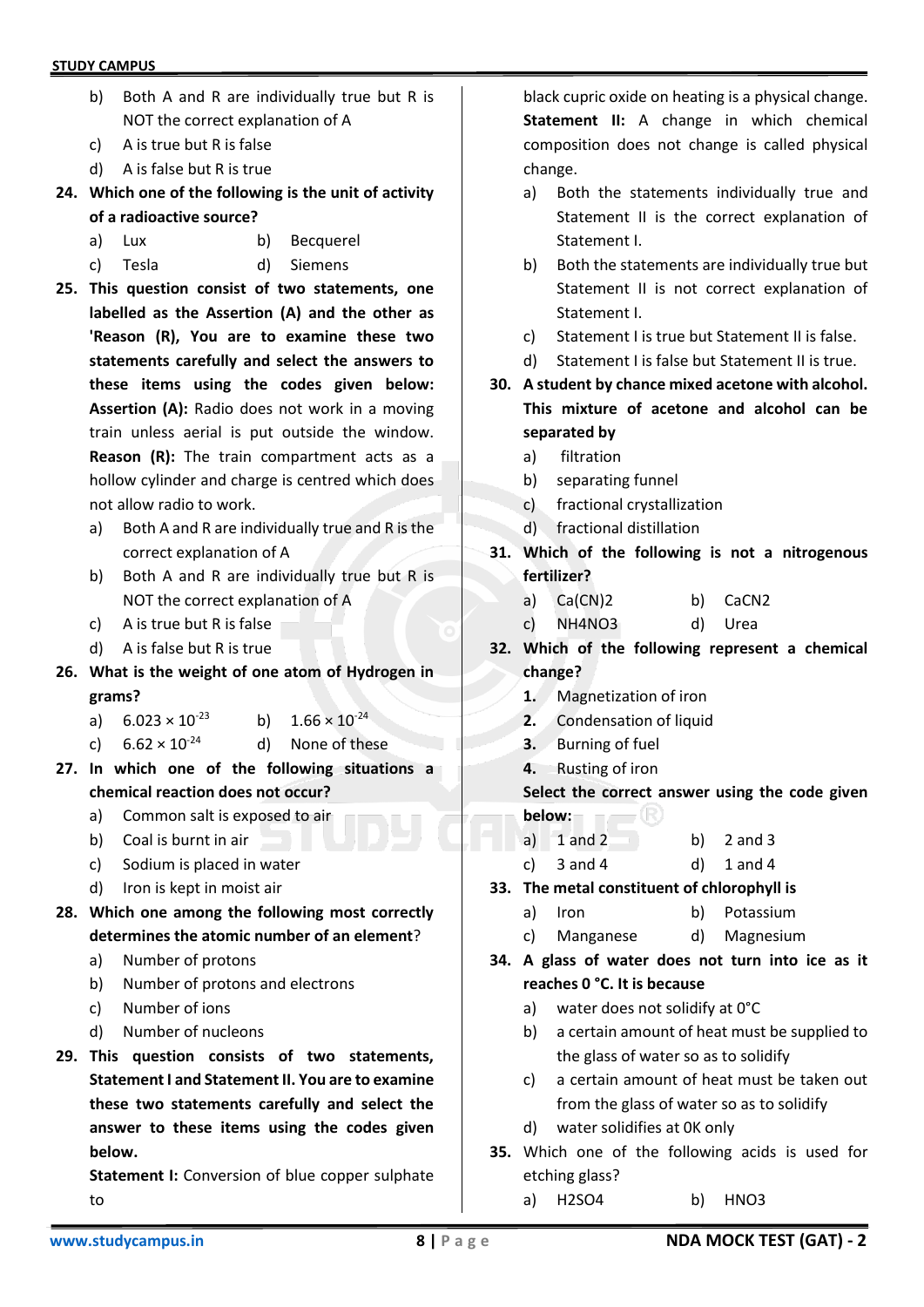|                                                                         | c) HF                                |    | d) HCl                                                            |  |  |  |  |
|-------------------------------------------------------------------------|--------------------------------------|----|-------------------------------------------------------------------|--|--|--|--|
|                                                                         |                                      |    | 36. Which substance is used to retard the setting                 |  |  |  |  |
|                                                                         | action of cement?                    |    |                                                                   |  |  |  |  |
| a)                                                                      | CaO                                  |    | b) Al2O3                                                          |  |  |  |  |
|                                                                         | c) CaSO4, 2H2O                       |    | d) $Na2O + K2O$                                                   |  |  |  |  |
|                                                                         |                                      |    | 37. Which of the statements about glass are                       |  |  |  |  |
|                                                                         | correct?                             |    |                                                                   |  |  |  |  |
|                                                                         |                                      |    | 1. glass is a super-cooled liquid having infinite                 |  |  |  |  |
|                                                                         | viscosity.                           |    |                                                                   |  |  |  |  |
| violet coloured glass is obtained by adding<br>2.<br>MnO <sub>2</sub> . |                                      |    |                                                                   |  |  |  |  |
| 3.                                                                      | glass is a man-made silicate.        |    |                                                                   |  |  |  |  |
|                                                                         | 4. glass is a crystalline substance. |    |                                                                   |  |  |  |  |
|                                                                         |                                      |    | Select the correct answer using the codes given                   |  |  |  |  |
| below.                                                                  |                                      |    |                                                                   |  |  |  |  |
|                                                                         | a) 1, 2 and 4 b) 2, 3 and 4          |    |                                                                   |  |  |  |  |
|                                                                         | c) $1, 2$ and 3                      |    | d) $1$ and $3$                                                    |  |  |  |  |
|                                                                         |                                      |    | 38. Which one of the following is the correct order of            |  |  |  |  |
|                                                                         |                                      |    | oxidation number of lodine(I) in I2, HI, HIO <sub>4</sub> and     |  |  |  |  |
| ICI?                                                                    |                                      |    |                                                                   |  |  |  |  |
|                                                                         | a) $HIO4 < HI < ICI < I2$            |    |                                                                   |  |  |  |  |
|                                                                         | b) $H1 < 12 < ICI < H104$            |    |                                                                   |  |  |  |  |
|                                                                         | c) $12 <  C  < HIO4 < HI$            |    |                                                                   |  |  |  |  |
|                                                                         | d) $ C  < H$ $ O4 < H  < 12$         |    |                                                                   |  |  |  |  |
|                                                                         |                                      |    | 39. In KMnO4 molecule, the oxidation states of the                |  |  |  |  |
|                                                                         |                                      |    | elements Potassium (K), Manganese (Mn) and                        |  |  |  |  |
|                                                                         | Oxygen (O) are respectively          |    |                                                                   |  |  |  |  |
|                                                                         | a) $+1, +5, -2$                      |    | b) $+1, +7, -2$                                                   |  |  |  |  |
|                                                                         | c) $0, 0, 0$ d) $+1, +7, 0$          |    |                                                                   |  |  |  |  |
|                                                                         |                                      |    | 40. Let us assume that air density(0.0013g/ $cm3$ )               |  |  |  |  |
|                                                                         |                                      |    | remains constant as we go up in the atmosphere.                   |  |  |  |  |
|                                                                         |                                      |    | In such a hypothetical case, what is the                          |  |  |  |  |
|                                                                         |                                      |    | approximate height of atmosphere to have 1                        |  |  |  |  |
|                                                                         | atmospheric pressure?                |    |                                                                   |  |  |  |  |
| a)                                                                      | 4 km                                 |    | b) $8 \text{ km}$                                                 |  |  |  |  |
|                                                                         | c) $40 \text{ km}$                   |    | d) 80 km.<br>41. In plants, which one of the following tissues is |  |  |  |  |
| dead?                                                                   |                                      |    |                                                                   |  |  |  |  |
| a)                                                                      | Parenchyma                           | b) | Collenchyma                                                       |  |  |  |  |
| c)                                                                      | Sclerenchyma                         |    | d) Phloem                                                         |  |  |  |  |
|                                                                         |                                      |    | 42. The natural dye present in turmeric is known as               |  |  |  |  |
| a)                                                                      | Cinnamin                             | b) | Phenolphthalein                                                   |  |  |  |  |
|                                                                         | c) Methyl orange                     |    | d) Curcumin                                                       |  |  |  |  |
|                                                                         |                                      |    | 43. Which one among the following statements                      |  |  |  |  |
|                                                                         | regarding cell is not correct?       |    |                                                                   |  |  |  |  |
|                                                                         |                                      |    |                                                                   |  |  |  |  |

- a) Shape and size of cells are related to specific function
- 
- b) Some cells have changing shapes
- c) Each cell has its own capacity to perform
- d) Same type of cells are present in all body tissues
- **44. Which of the following statements about sexual reproduction in flowering plants are correct?**
	- **1.** Stamen is present in the centre of a flower.
	- 2. Stamen produces pollen grains in the ovary.
	- 3. The swollen bottom part of carpel is the ovary.
	- 4. The fusion of germ cells gives rise to zygote.

**Select the correct answer using the code given below.**

- a)  $2, 3$  and  $4$  only b)  $2$  and  $4$  only
- c)  $1$  and  $3$  only d)  $1, 2, 3$  and  $4$  only
- **45. Which one of the following statements is correct? Cretinism is a human disorder which is due to the under secretion of:**
	- a) Adrenalin hormone
	- b) Cortisone hormone
	- c) Glucagon hormone
	- d) Thyroxin hormone
- **46. In human body which one among the following is the largest in size?**
	- a) Thyroid b) Liver
		- c) Pancreas d) Spleen
- **47. Which one of the following glands in human body is enlarge due to goiter?**
	- a) Adrenal cortex b) Adrenal medulla
	- c) Pituitary d) Thyroid
- **48.** The wounds of face bleed profusely because
	- a) of its rich vascularity
	- b) it is close to the heart
	- c) its skin is soft
	- d) of fast contraction of facial muscle
- **49. Food wrapped in newspaper is likely to get contaminated with**
	- a) lead b) aluminium
	- c) iron d) magnesium
- **50. Carbohydrates are stored in plants and animals in the form of**
	- a) cellulose and glucose respectively
	- b) starch and glycogen respectively
	- c) starch and glucose respectively
	- d) cellulose and glycogen respectively
- **50. Which of the following statements is/are correct?**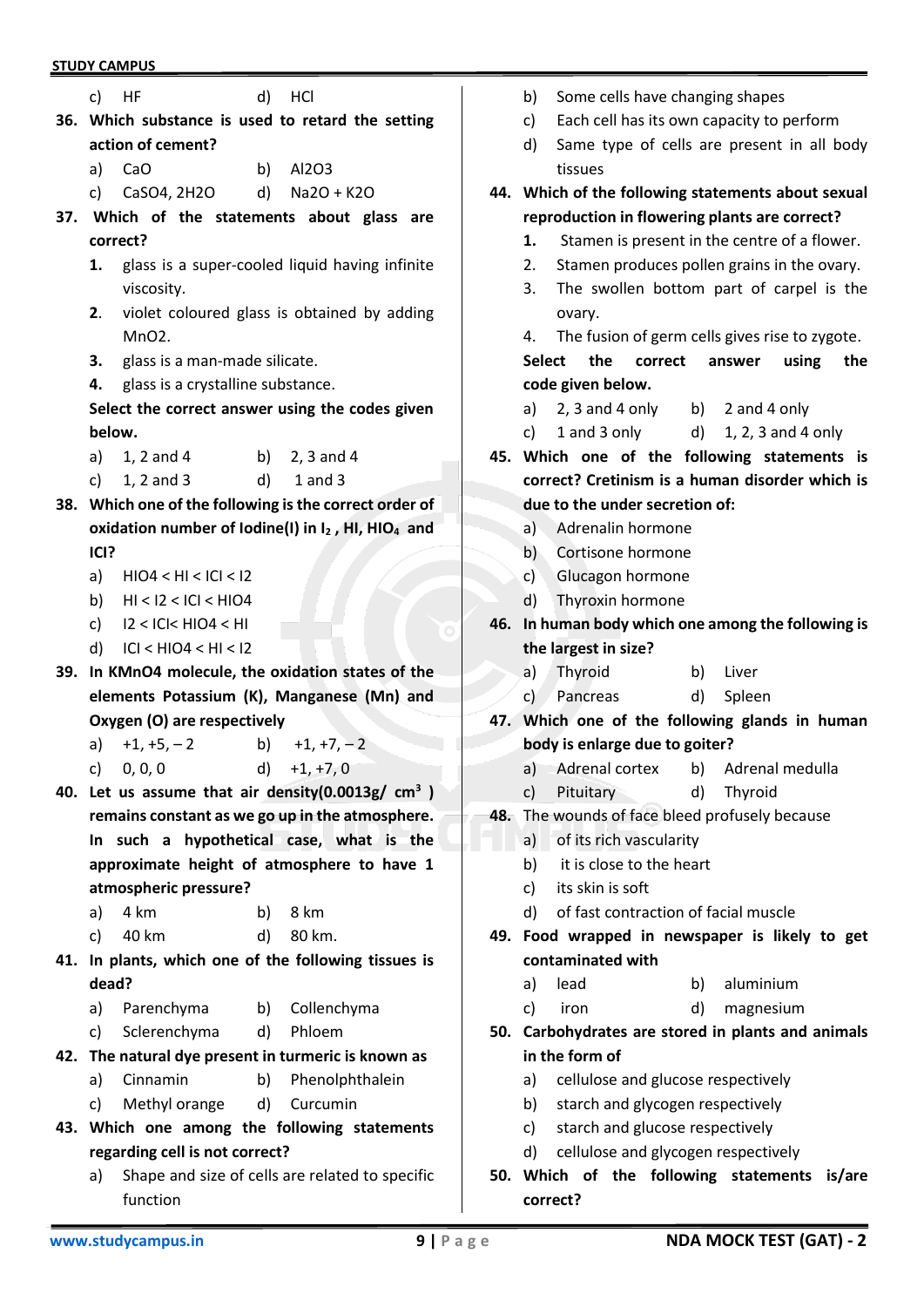- **1.** Ligaments are highly flexible.
- **2.** Ligaments connect muscles and bones.
- **3.** Ligaments contain very little matrix. Select the correct answer using the code given below:

#### **Code:**

- a)  $1, 2$  and  $3$  b)  $1$  and  $3$  only
- c) 2 and 3 only d) 1 only
- **51. Which one among the following statements about a healthy diet is correct?**
	- a) Regular eating of high-energy snacks between meals is healthy since it provides energy and vitamins in plenty.
	- b) Fruits and vegetables make a good choice because their energy content is high.
	- c) A balanced diet must contain plenty of fat and protein with little carbohydrates and fibre.
	- d) An optimal quantity of fat, protein carbohydrate with adequate amount of water and fibre makes a healthy diet.
- **52. Among the following who was the earliest visitor to India?**
	- a) Alberuni b) Fa-Hien
	- c) Hiuen-Tsang d) Megasthanes
- **53. Which one among the following statements is not correct?**
	- a) Gandhara School of Arts owed its origin to the IndoGreek rulers but the real patrons of the school were the Kushans, especially Kanishka
	- b) Rich carving, elaborate ornamentations and complex symbolism were not the main features of the Gandhara sculpture
	- c) The Graeco-Roman architectural impact modified the structure of the Buddhist Stupas
	- d) The artists of the Amravati School of Arts mainly used white marble
- **54. Who among the following Sultans of Delhi was the first to have paid to his soldiers in cash?**
	- a) Iltutmish
	- b) Alauddin Khalji
	- c) Muhammad bin Tughlaq
	- d) Feroz Tughlaq
- **55. Which one of the following Acts introduced communal electorate in India?**
- a) Indian Councils Act, 1861
- b) Indian Councils Act, 1892
- c) Indian Councils Act, 1909
- d) Government of India Act, 1935
- **56. Who among the following was a founder of the Swaraj Party?**
	- a) Vallabbhai Patel b) Rajendra Prasad
	- c) C. R. Das d) Narendra Dev
- **57.** Who was the first Foreign Minister of free India?
	- a) Jawaharlal Nehru
	- b) Gulzari Lal Nanda
	- c) Lal Bahadur Shastri
	- d) John Mathai
- **58. Consider the following statements** with regard to Champaran Satyagraha
	- **1.** The Champaran Satyagraha marked Mahatma Gandhi's first appearance in Indian politics as a leader of the masses.
	- **2.** Young nationalists like Rajendra Prasad and J. B. Kriplani and worked with Mahatma Gandhi at Champaran.
	- **3.** It was during this movement that Mahatma Gandhi formulated his philosophy of Satyagraha.

**Which of the statements given above is/are correct?**

- a)  $3$  only b)  $1$  and  $2$
- c)  $2$  and  $3$  d)  $1$  and  $3$
- **59. Consider the following statements relating to Jawaharlal Nehru's attitude towards science and technology.**
	- **I.** Nehru was convinced that science and technology were crucial to the solution of India's problems relating to underdevelopment and poverty
	- **II.** To emphasize the importance of science and scientific research, Nehru himself became the Chairman of the Council of Scientific and Industrial Research

## **Which of the statements given above is/are correct?**

- a) I only b) II only
- c) Both I and II d) Neither I nor II
- **60. Which among the following statements with regard to Raja Rammohan Roy are correct?**
	- **I.** He started the Atmiya Sabha
	- **II.** He wrote the Gift of Monotheist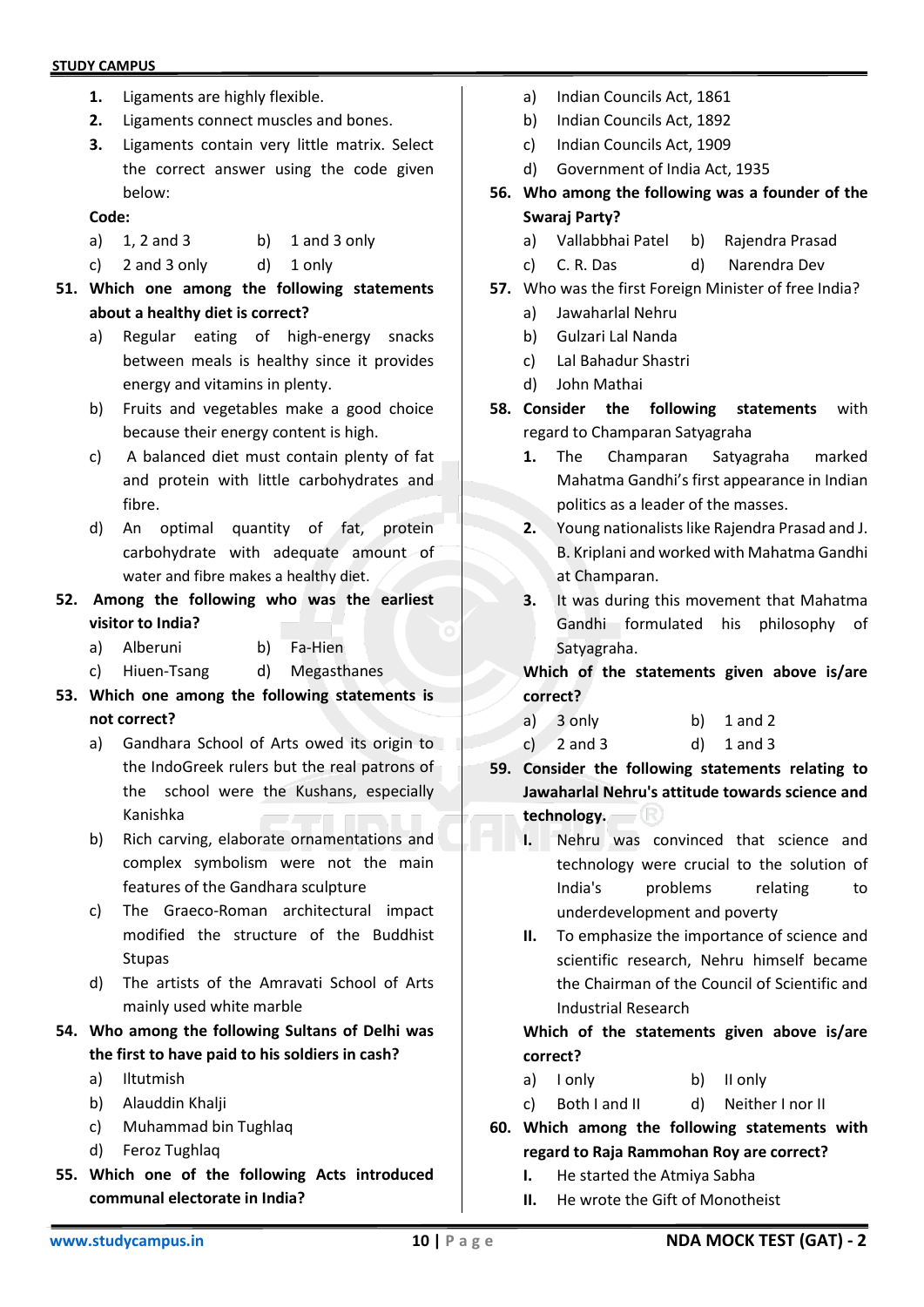- **III.** He published the Precepts of Jesus
- **IV.** He founded the Brahmo Sabha Select the correct answer using the code given below
- a) II, III and IV only b) I, II, and III only
- c) I, III and IV only d) I, II, III and IV
- **61. Which one among the following was the major demand of the Bardauli Satyagraha organised under the leadership of Sardar Vallabh Bhai Patel?**
	- a) Land to the Tiller
	- b) Increase in the rates of labour wage
	- c) Rollback of newly enhanced revenue rate
	- d) Supply of agricultural inputs to the farmers at subsidised rate
- **62. Which one among the following statements relating to the Home Rule movement is not correct?**
	- a) The movement, instead of going forward after its great advance in 1917, gradually declined in 1918
	- b) Annie Besant, the leader of the movement did not oppose the entry of Extremists
	- c) The movement became weaker and weaker because of the continuous differences of opinion
		- among the nationalist leaders
	- d) The movement was again revived by Mahatma Gandhi
- **63. Consider the following statement No Indian could have started the Indian National congress.. If the founder of the congress had not been a great Englishman and a distinguished ex-official, such was the distrust of political agitation in those days that the authority would have at once found some way or the other to suppress the movement. Who among the following gave the statement on the establishment of Indian National Congress?**
	- a) W. Wedderburn
	- b) G.K Gokhale
	- c) R. Palme Dutt
	- d) Allan Octavian Hume
- **64. Who authored the Declaration of Independence (USA)?**
	- a) George Washington
	- b) Benjamin Franklin
	- c) Thomas Jefferson
- d) Calvin Coolidg
- **65. Which among the following is/are the impact/ impacts of industrial revolution in England?**
	- **1.** Cottage industry was replaced by the factory system of production using machines.
	- **2**. It led to the overpopulation of villages.
	- **3**. It led to the emergence of working class movements. Select the correct answer using the code given below:
	- a)  $1, 2$  and  $3$  b)  $1$  and  $3$  only
	- c) 1 only d) 2 and 3 only
- **66. Consider the following statements**:
	- **1.** The Labrador current is a cold current in the North Atlantic Ocean.
	- **2.** The Falkland current is a warm current that flows along the Chile coast of South Pacific Ocean.

**Which of the statements given above is/are correct?**

- a) Only 1 b) Only 2
- c) Both 1 and 2 d) Neither 1 nor 2
- **67. Mount Merapi is located on which one of the islands?**
	- a) Java b) Sumatra
	- c) Borneo d) Celebes
- **68. Which one of the following is produced by rain water action?**
	- a) Gorge b) Cliff
	- c) Gully d) Dome
- **69. Detroit is famous for which one of the following industries?**
	- a) Textile b) Food Processing
	- c) Automobiles d) Locomotive
- **70. Which one of the following is the correct order in which the gases from the atmosphere disappear as one moves away from the surface of the earth?**
	- a) Carbon dioxide–Oxygen–Nitrogen
	- b) Oxygen–Nitrogen–Carbon dioxide
	- c) Carbon dioxide–Nitrogen–Oxygen
	- d) Nitrogen–Oxygen–Carbon dioxide
- **71. Which one of the following is generally found in sedimentary rocks?**
	- a) Basalt b) Silica
	- c) Shale d) Magnesium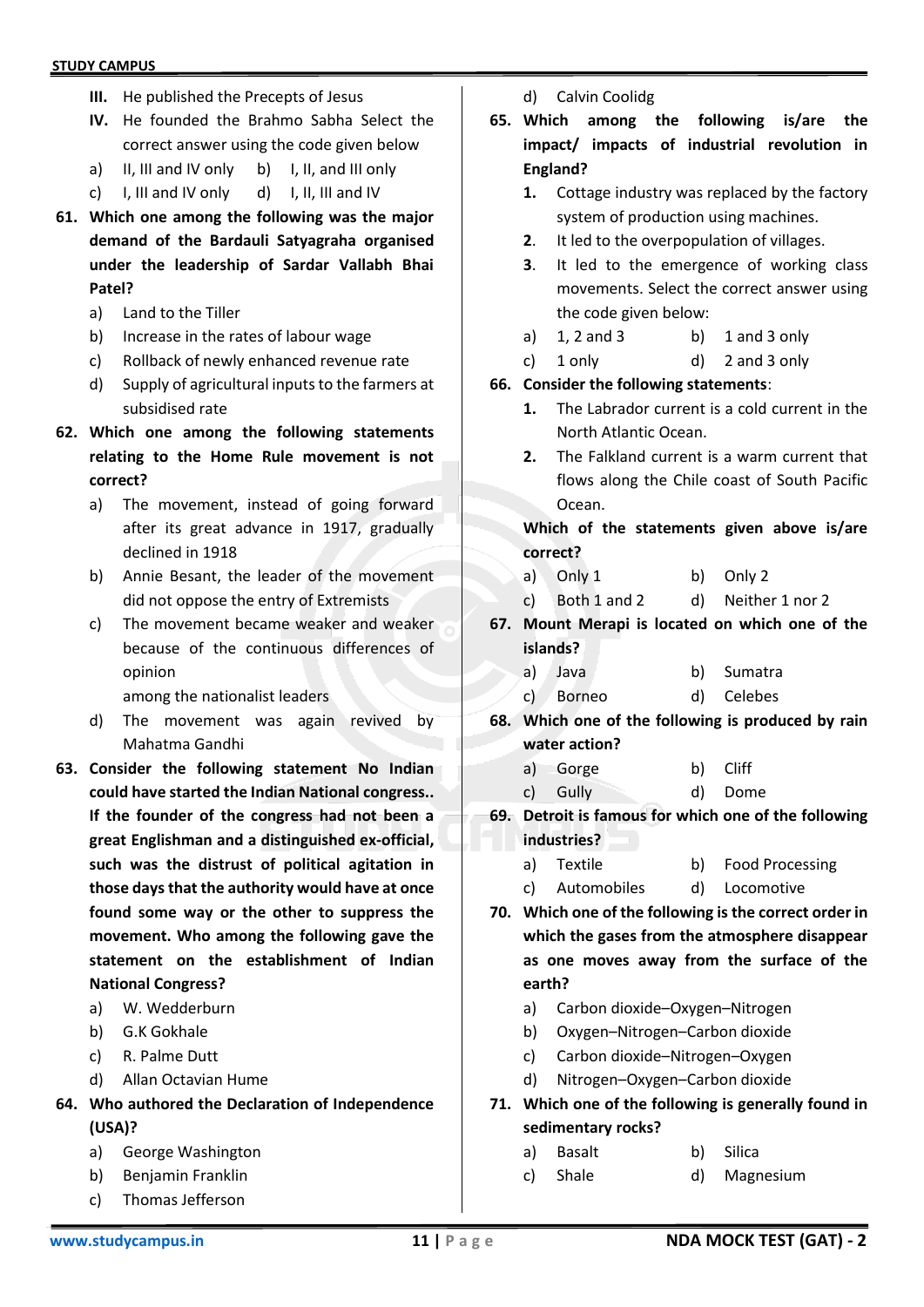# **72. Consider the following statements** about rocks **I.** Shale becomes slate through metamorphosis **II.** Shale is converted to slate when it is subjected to tremendous pressure and high temperature **Which of the statements given above is/are correct?** a) I only b) II only c) Both I and II d) Neither I nor II **73. Which one of the following is the correct sequence of the four stages of water movement in a hydrological cycle?** a) Evaporation-Condensation Precipitation Infiltration b) Evaporation-Precipitation-Condensation Infiltration c) Infiltration-Evaporation-Condensation Precipitation d) Condensation-Precipitation-Evaporation Infiltration **74. Which of the following is/are the chief characteristics of commercial grain farming of the middle latitude grasslands? 1.** The size of farms are generally large. **2.** Cultivation is highly mechanized. **3.** It is a type of extensive farming. Select the correct answer using the code given below: a) 1 and 2 only b) 2 only c)  $1, 2$  and  $3$  d)  $1$  and  $3$  only **75. Which one among the following agricultural crops/groups of crops may be grown in abundant in lowlands and river deltas of fertile alluvial soil where there is high summer temperature and rainfall varies from 180 cm to 250 cm?**

- a) Wheat and sugarcane
- b) Cotton
- c) Maize and coarse crops
- d) Rice, jute and tea

## **76. The grassland region of South Africa is known as**

- a) Selvas b) Downs
- c) Veldt d) Llanos
- **77. Statement I:** Temperatures of countries like United Kingdom, Norway, the Netherlands and Denmark are higher as compared to places located on similar latitudes during the winter.

**Statement II:** United Kingdom, Norway, the Netherlands and Denmark are located on the coast.

- a) Both the statements are individually true and Statement II is the correct explanation of Statement I.
- b) Both the statements 'are individually true but Statement II is not the correct explanation of Statement I.
- c) Statement I is true but Statement II is false.
- d) Statement I is false but Statement II is true.

## **78. Which one of the following pairs is not correctly matched? Town River**

- a) Bharuch Narmada
- b) Surat Tapi
- c) Vijaywada Krishna
- d) Vishakhapatnam Godavari
- **79. Sandstone is a**
	- a) Extrusive igneous rock
	- b) Intrusive igneous rock
	- c) Metamorphic rock
	- d) Sedimentary rock
- **80. The Tropic of Cancer passes through which one of the following?**
	- a) Assam b) Manipur
	- c) Mizoram d) Nagaland
- **81. Consider the following rivers:**
	- **1.** Betwa **2.** Kosi
	- **3.** Gandak Which of the above join(s) Yamuna river?
	- a)  $1$  only  $\bullet$  b)  $1$  and  $2$
	- c)  $1$  and  $3$  d)  $2$  and  $3$
- **82. Iron ore from Kudremukh is most likely to be exported through**
	- a) Goa b) Kochi
	- c) Mangalore d) Ennore
- **83. Identify from the following states of India through which the Tropic of Cancer passes and arrange them from East to West.**
	- **1.** Gujarat **2.** West Bengal
	- **3.** Uttar Pradesh **4.** Jharkhand
	- **5.** Madhya Pradesh6. Bihar
	- **7.** Chhattisgarh Select the correct answer using the

## **codes given below.**

- a) 2-5-7-4-1 b) 2-4-7-5-1
- c) 3-2-6-7-5 d) 3-7-4-6-2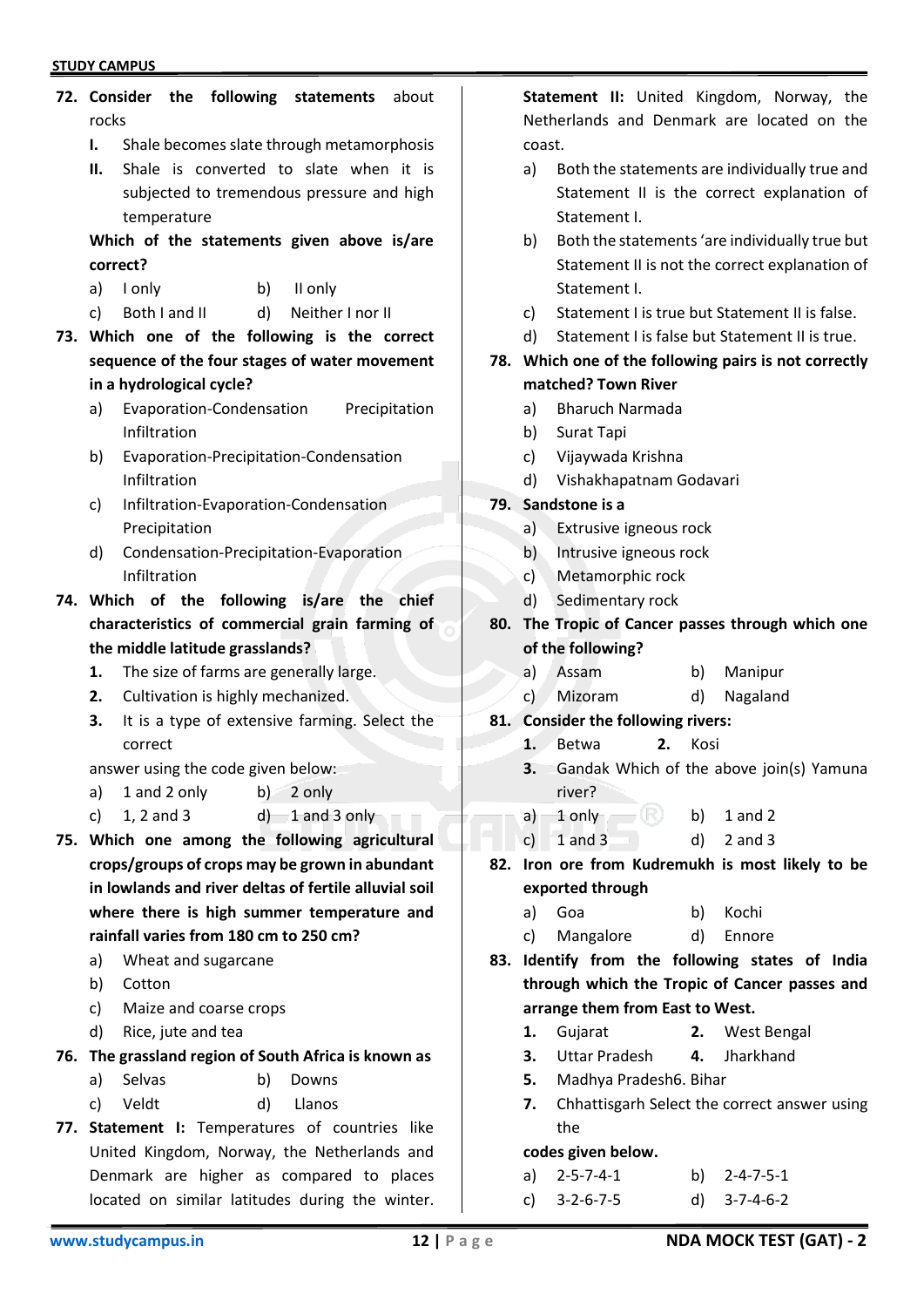- **84.** Match List I with List II and select the correct answer using the code given below the Lists: List I List II (Himalayan Peak) (State)
	- **A.** K2→**21.** Uttarakhand
	- **B.** Nanda Devi →2. Jammu & Kashmir
	- **C.** Tara Pahar →23. Sikkim
	- **D.** Kanchenjunga →4. Himachal Pradesh
	- **Code: A B C D**
	- a) 2413 b) 2143
	- c) 3 1 4 2 d) 3 4 1 2
- **85. Assertion (A)**: Narmada and Tapti rivers do not form deltas.

**Reason (R)**: These rivers form estuaries.

- a) Both A and R are individually true and R is the correct explanation of A
- b) Both A and R are individually true but R is NOT the correct explanation of A
- c) A is true but R is false
- d) A is false but R is true
- **86.** The following four items consist of two statements, Statement I and Statement II. You are to examine these two statements carefully and select the answers to these items using the code given below:

**Statement-I:** The semi-arid tracts of India stretching from eastern Rajasthan in the north to south central Tamil Nadu are agriculturally less productive.

**Statement II:** The semi-arid tracts are homeland to a large number of central Indian Scheduled Tribes population.

- a) Both the statements individually true and Statement II is the correct explanation of Statement I.
- b) Both the statements are individually true but Statement II is not correct explanation of Statement I.
- c) Statement I is true but Statement II is false.
- d) Statement I is false but Statement II is true. 1.
- **87. Which one of the following Amendments of the Constitution of India deals with the issue of strengthening of the Panchayati Raj?**
	- a)  $42^{nd}$  b)  $44^{th}$
	- c)  $73^{rd}$  d)  $86^{th}$
- **87. Which one of the following Amendments of the Constitution of India deals with the issue of strengthening of the Panchayati Raj?**
- a)  $42^{nd}$  b)  $44^{th}$
- c)  $73^{rd}$  d)  $86^{th}$
- **89.** The Government Bill means a bill introduced by a
	- a) Member of the Treasury bench in the Lok Sabha
	- b) Member of the Parliament who is not a Minister
	- c) Minister in the Lok Sabha
	- d) Minister in any House of the Parliament.

## **90. Vice-President of India is elected by an electoral college consisting of**

- a) members of both Houses of Parliament
- b) members of Rajya Sabha only
- c) elected members of both Houses of Parliament
- d) elected members of Lok Sabha only
- **91.** Which Five-Year Plan had an objective of "Rapid Industrialization with particular emphasis on development of basic and heavy industries?
	- a) First b) Second
	- c) Third d) Fourth
- **92. Which of the following regarding Revised Macro Management of Agriculture Scheme (2008-2009) is/are correct?**
	- **1.** Allocate funds to States and Union Territories on a criterion based on gross cropped area and area under small and marginal holdings.
	- **2.** The assistance is provided to the States and Union Territories as 100% grant. Select the correct answer using the code given below  $\mathsf{Codes:}\qquad\qquad\mathbb{R})$
	- a) 1 only b) 2 only
	- c) Both 1 and 2 d) Neither 1 nor 2
- **93. Where is Baikonur Cosmodrome located?**
	- a) Belarus b) Kazakhstan
	- c) Russia d) Ukraine
- **94. Match List I with List II and select the correct answer using the codes given below the Lists: List-I List-II (U N Bodies) (Headquarters)**
	- **A.** International →1. Geneva Court of Justice
	- **B.** Food and Agriculture  $\rightarrow$  2. Rome Organization
	- **C.** UNESCO →3. Washington
	- **D**. WHO → 24. The Hague 5. Paris

## **Codes: ABCD A B C D**

| a) $2354$ | b) 1235   |
|-----------|-----------|
| c) $3415$ | d) $4251$ |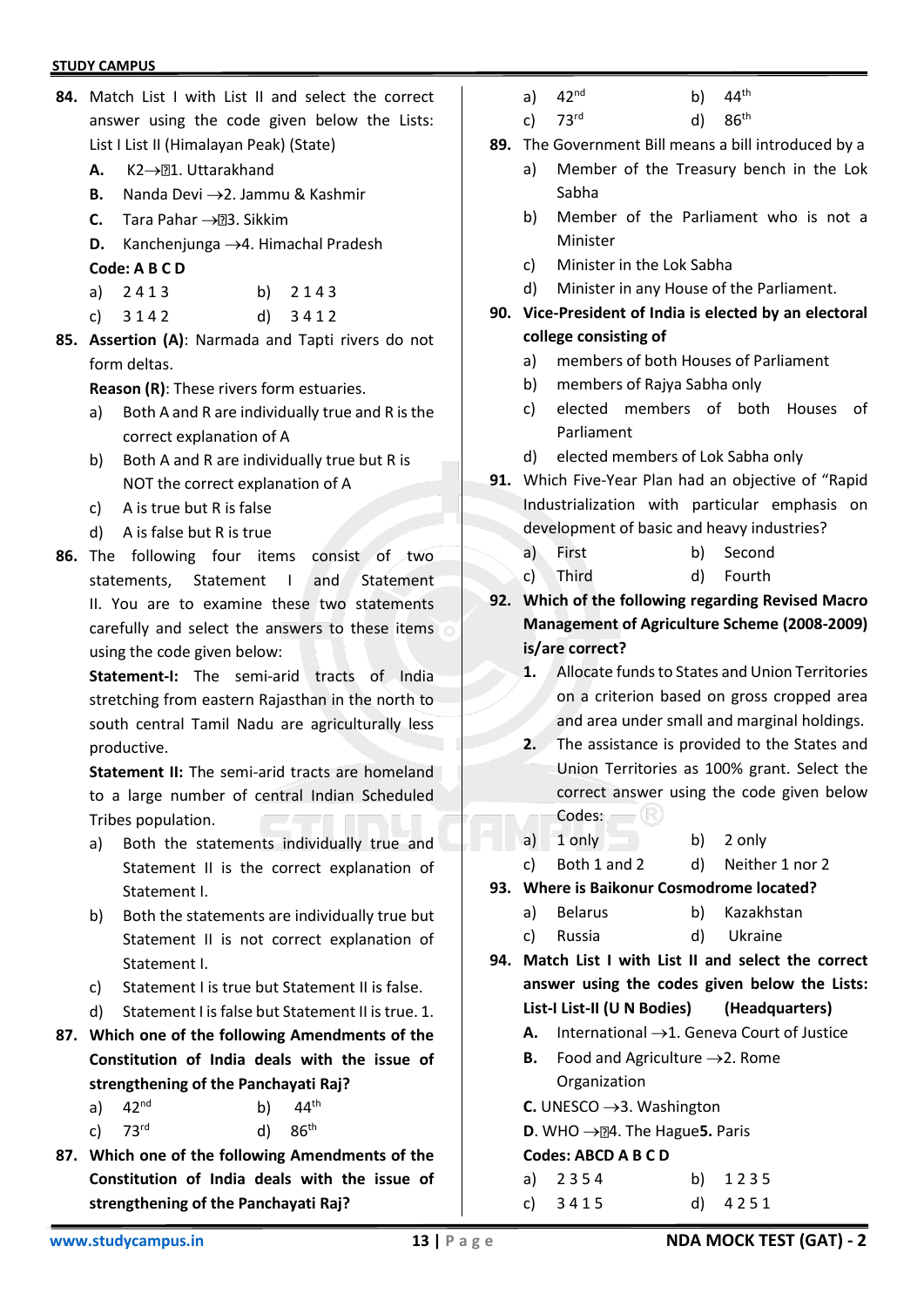- **95. Where is the headquarters of the International Bank of Reconstruction and Development located?**
	- a) Geneva b) Washington DC

c) London d) Paris

- **96. Which one of the following is the international aircraft identification mark (registration prefix) for India?**
	- a) AT b) VT
	- c) IX d) VX
- **97. Consider the following paragraph and identify with the help of the code given below the writer referred to therein: She is the winner of the Sahitya Akademi Award, the Jnanpith Award and is also India's first Principal Prince Claus laureate. One of the most celebrated writers of contemporary Indian literature, she is noted for her novels which include The Moth-Eaten Howdah of the Tusker, Pages Stained with Blood and The Man from Chinnamasta.**

**Code:**

a) Anita Desai b) Indira Goswami

c) Mahasweta Devi d) Chitra Mudgal

**98. Consider the following passage and identify the form of dance theatre referred thereto using the code given below. This is a uniquely traditional form of dance theatre of India with a formidable classical background. The main essence of this form of dance drama is its attachment with religion, which provides the most common theme for its plays. The performance begins with a prayer offering to the Lord Ganesha, which is** 

**followed by a comedy act, accompanied by the background music of the Chenda and the Maddale, and a tala (cymbals) played by a team of three. The narrator, who is also a part of the team is called Bhagavata, and is the producer, the director, and the head of the ceremony. His primary task involves the narration of the story through songs, introduction of the characters, and occasionally conversing with them. Another unique feature of it is the totally unrehearsed and unwritten use of dialogues. which makes it so special Code**

- a) Cheraw b) Yakshagana
- c) Devarattam d) Jatra
- **99. Which amongst the following statements is/are correct about the INS Arihant?**
	- **I.** It is India's first nuclear submarine.
	- **II.** It is India's first aircraft carrier.
	- **III.** It has been indigenously built in India.
	- a) I only b) II and III only
	- c) I and III only d) II only
- **100. Match List I with List II and select the correct answer using the code given below the Lists: List-I List- II (World Heritage Site) (State)**
	- A. Brihadisvara Temple →1. Maharashtra
	- B. Ellora Caves → 22. Karnataka
	- C. Hampi→23. Tamil Nadu
	- D. Mahabodhi Temple →24. Bihar

### **Code: A B C D**

- a) 4 1 2 3 b) 4 2 1 3
- c)  $3214$  d)  $3124$

❖❖❖